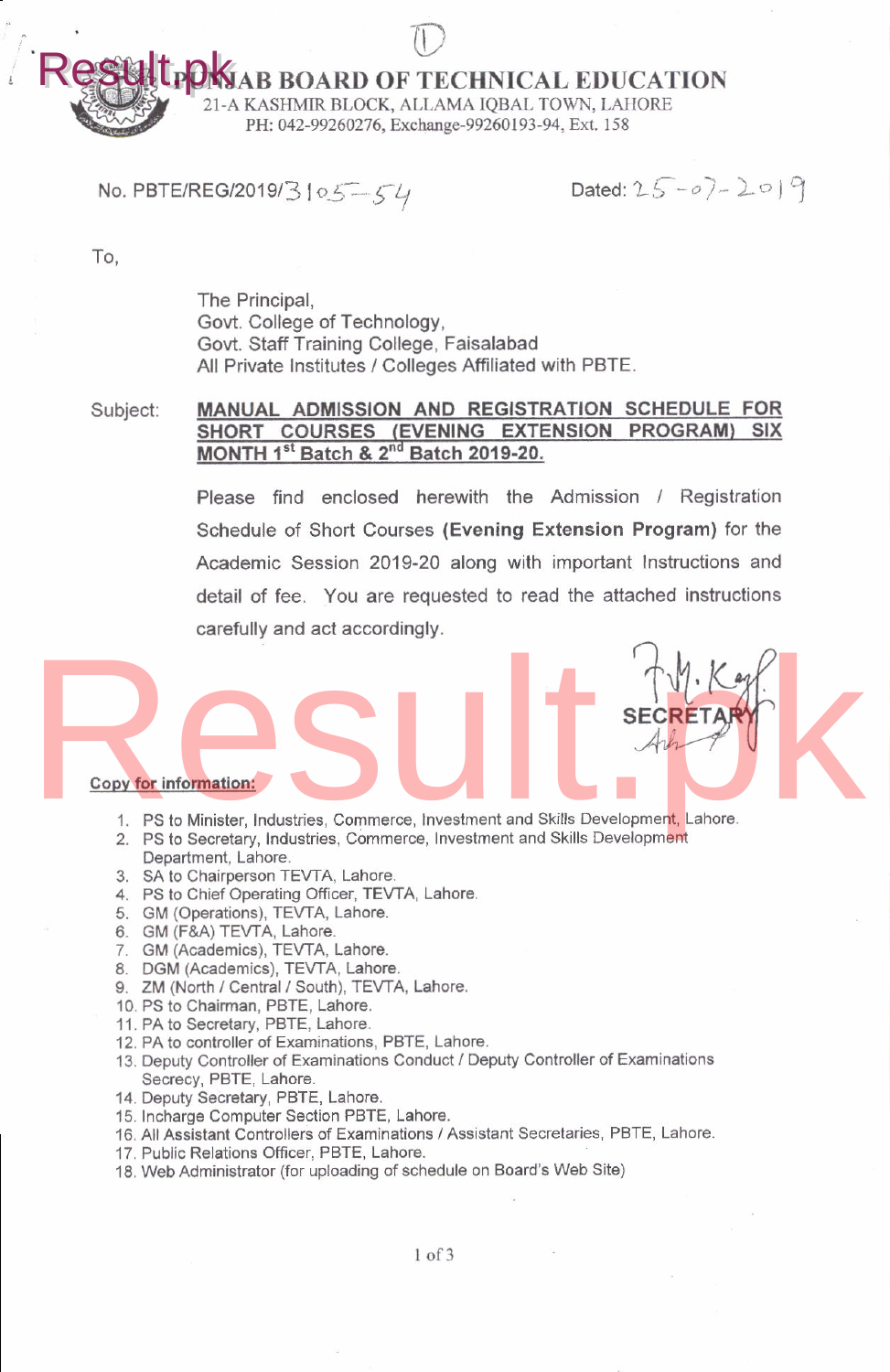

**SECTION II** 

# IMPORTANT INSTRUCTIONS

The Punjab Board of Technical Education, Lahore has been issuing the Manual Registration Schedule for Short Course (Evening Extension Program) course for Session 2019-20. You are requested to follow the below mentioned instructions as well as instructions contained in user's manual.

- 1) Name of the Course / Trade must be clearly mentioned on the Registration Form (i.e) Short Course (Evening Extension Program) Course
- 2) The students who have passed Matriculation / Middle Examination will be eligible for Short Course (Evening Extension Program) course
- 3) The students who have passed Matric from other Boards shall have to provide NOC from their concemed Board
- 4) The Institute concerned will be responsible for verification provision of Matric certificates of their students.
- 5) lf a student got admission in more than one course / Trade Institution; he / she will only be Registered with PBTE after sending undertaking (on stamp paper) through his / her Institute, confirming that he is attending regular classes in only one respective Course in one Institute / College. certificates of their students.<br>
5) If a student got admission in more than one course / Trade Institution; he / she<br>
will only be Registered with PBTE after sending undertaking (on stamp paper)<br>
through his / her Institut
	- 6) Enrollment student (s) by an Institute shall not establish his right for Registration The pre-requisites such as affiliation of Institute, eligibility of students etc, should be considered before admissions and thereafter issuance of Registration Card by PBTE.

The above instructions for Regislration should also be displayed on the Notice Board of the Institute.